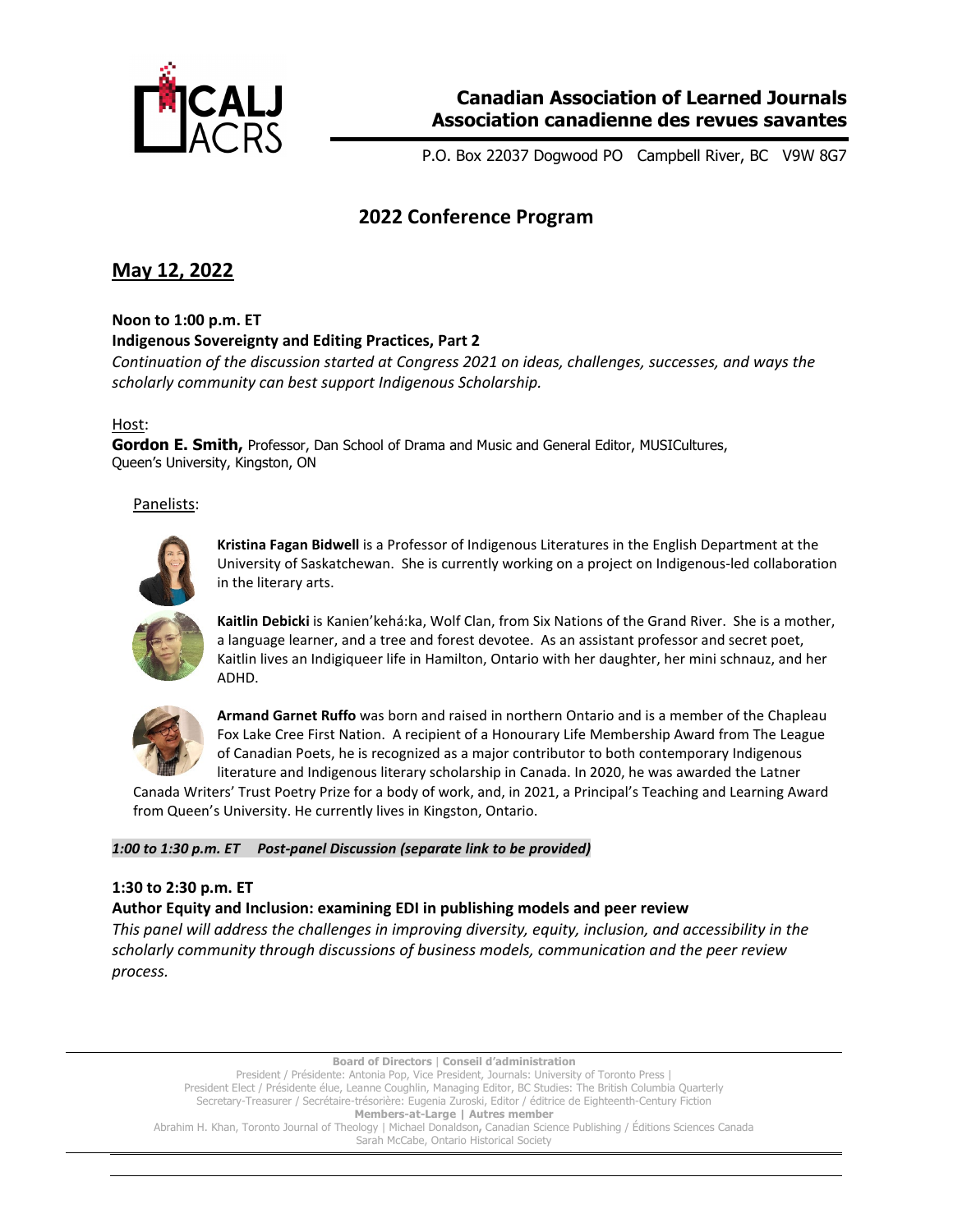### Host:

**Eugenia Zuroski,** Associate Professor of English and Cultural Studies and Editor, Eighteenth-Century Fiction, McMaster University, Hamilton, ON

#### Panelists:



**Bahar Mehmani** is Reviewer Experience Lead in the Global STM journals team at Elsevier. She leads Elsevier's peer review strategy and oversees projects related to researchers' and academics' pain points throughout the peer-review process. Bahar is a member of the NISO peer review taxonomy working group and the chair of the peer review committee and council

member of the European Association of Science Editors (EASE). She received her PhD in Theoretical Physics from the University of Amsterdam (UvA) in 2010. Before joining Elsevier, she was a postdoc researcher at Max Planck Institute for the Science of Light (MPL).



**Alice Meadows** is the Director of Community Engagement for NISO (National Information Standards Organization), where she is responsible for engaging with and developing the NISO community, including communicating the value of projects, events, and programs. Prior to joining NISO, Alice was Director of Communications/ Director of Community Engagement and

Support at ORCID. Before that, she held a variety of senior marketing and communications positions in scholarly publishing at Wiley and (before they were acquired) Blackwell Publishing. She is also a co-founder of the MoreBrains Cooperative, a consulting organization that specializes in  $-$  and supports the values of  $$ open research. Alice is passionate about the need for a robust and open global research infrastructure, and about improving diversity, equity, inclusion, and accessibility - in scholarly communications and in society at large.



**Charlotte Roh** is a reference and instruction librarian at California State University San Marcos. She works at the intersection of social justice, scholarly communication, and information literacy. Her most recent publication is the "Owning the peer review process: If we have to do this work, we should own it" in College and Research Libraries News.

## *2:30 to 3:00 p.m. ET Post-panel Discussion (separate link to be provided)*

#### **3:00 to 4:00 p.m. ET**

## **La diffusion internationale des revues francophones canadiennes / International Dissemination of Canadian French-language Journals**

*Ce panel réunira trois éditeurs et éditrices de revues francophones canadiennes qui, après avoir présenté leur revue, discuteront des enjeux soulevés par la diffusion de contenus canadiens et québécois à l'échelle internationale, ainsi que des stratégies qui ont réussi ou, au contraire, ont été infructueuses. / This panel will bring together three editors of Canadian French-language journals who, after presenting their journal, will discuss the issues raised by the dissemination of Canadian and Quebec content on an international scale, as well as the strategies that have succeeded or, on the contrary, were unsuccessful.*

## Host:

**Gillian Lane-Mercier**, professeure titulaire au Département des littératures de langue française, de traduction et de creation et rédactrice en chef de TTR – traduction, terminologie et rédaction à l'Université McGill, Montreal, QC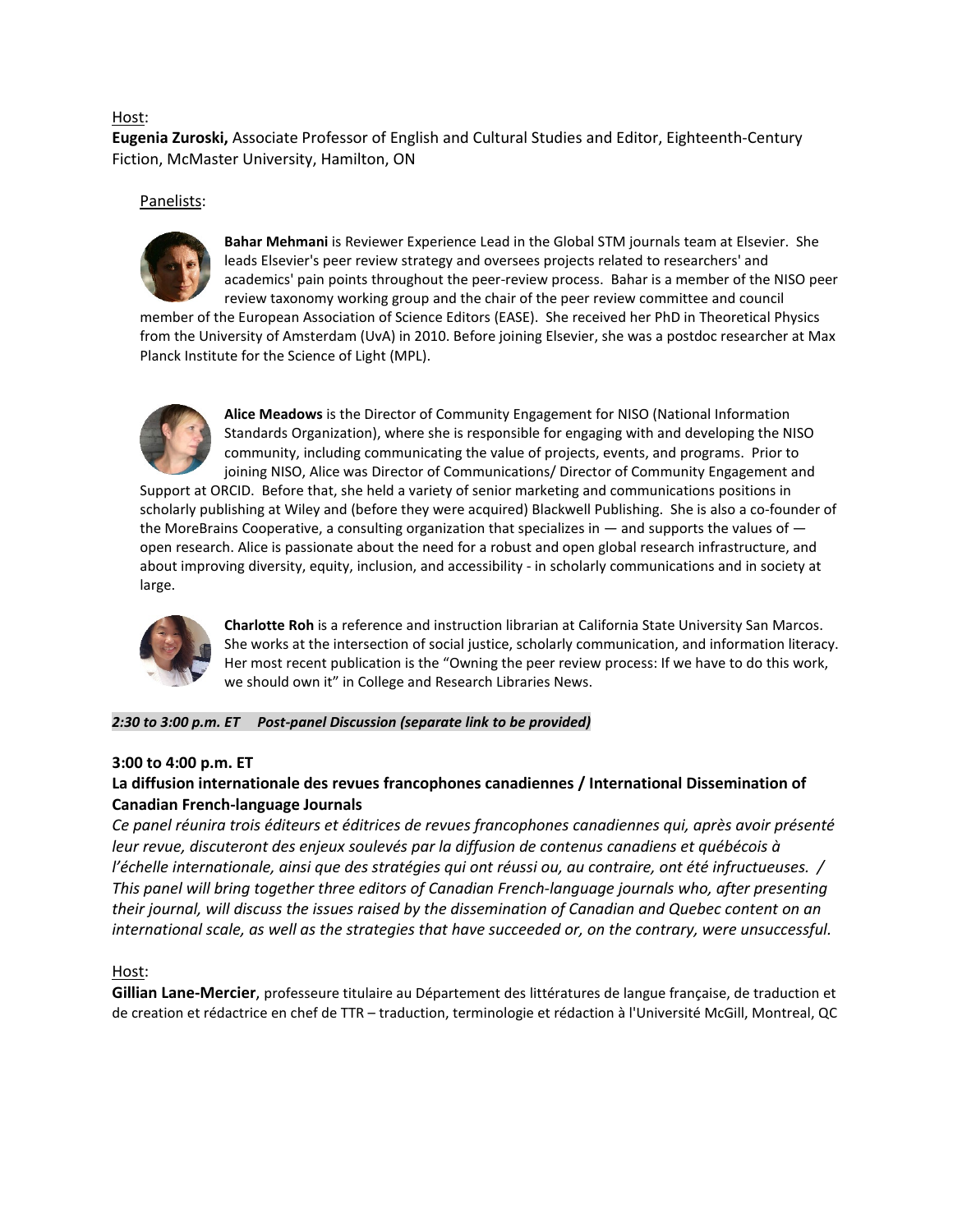#### Panélistes:



**Gillian Lane-Mercier** est professeure titulaire au Département des littératures de langue française, de traduction et de création à l'Université McGill. Ses intérêts de recherche comprennent la sociologie de la traduction, l'histoire de la traduction littéraire au Canada et les politiques linguistiques et culturelles du Canada. Ses travaux les plus récents sur la diversité

culturelle et linguistique figurent dans Collaborative Translation (Bloomsbury 2017), The Fictions of Translation (John Benjamins 2018), Living in Québec: Interdisciplinary Perspectives on Intercultural Relations (Peter Lang 2018), Minority Languages, National Languages, and Official Language Policies (McGill-Queen's University Press, 2018), TTR (2019) et 150 ans du Canada : Grappling with Diversity Since 186 (Waxmann 2020). Elle est rédactrice en chef de TTR – traduction, terminologie et rédaction et membre du Conseil exécutif de l'Association canadienne de traductologie depuis 2021; plus récemment, elle a rejoint le Comité de développement professionnel de l'Association canadienne des revues savantes.

**Mathieu Pigeon** est diplômé de l'École de bibliothéconomie et des sciences de l'information, à l'Université de Montréal et travaille comme analyste chez Érudit depuis 2016. Il œuvre sur différents projets en lien avec la qualité des métadonnées, le libre accès et les standards de l'édition savante. Il est également impliqué de près dans les projets touchant l'adoption de nouveaux outils de production.



**Sylvie Lacombe** est professeur titulaire au Département de sociologie de l'Université Laval, ses recherches portent sur les idéologies politiques et les diverses formes du sociocentrisme dans les contextes québécois et canadien. En 2002, elle a publié La rencontre de deux peuples élus. Comparaison des ambitions nationale et impériale au Canada entre 1896 et 1920. Depuis 2013,

elle est directrice et rédactrice de Recherches sociographiques.



**Simon van Bellen** est conseiller principal à la recherche chez Consortium Érudit et il est associé à la Chaire de recherche du Canada sur les transformations de la communication savante de l'Université de Montréal. Lors de son travail, il vise à explorer divers aspects de la publication savante, notamment les tendances de l'usage des revues scientifiques, le développement du libre

accès et l'évaluation de l'impact de la recherche et de la publication. Il a un intérêt particulier pour des méthodes d'analyses de données et de la visualisation et de la communication.

*4:00 to 4:30 p.m. ET Post-panel Discussion (separate link to be provided)*

# **May 13, 2022**

#### **Noon to 1:00 p.m. ET**

## **International Keynote Speakers: Introduction to Research4Life**

*Research4Life is an international organization that provides institutions in low-and middle-income countries with online access to academic and professional peer-reviewed content. The organization aims to improve teaching, research and policymaking in health, agriculture, the environment and other life, physical and social sciences. Since 2002, Research4Life has provided researchers at more than 10,500 institutions in over 125 lower income countries with free or low-cost online access to up 154,000 leading journals and books in the fields of health, agriculture, environment, applied sciences and legal information. This session will include user information on how the access setup works for publishers, as well as a publisher and journal perspective on the experience working with Research4Life.* 

Host:

**Michael Donaldson,** Open Access Program Manager, Canadian Science Publishing, Ottawa, ON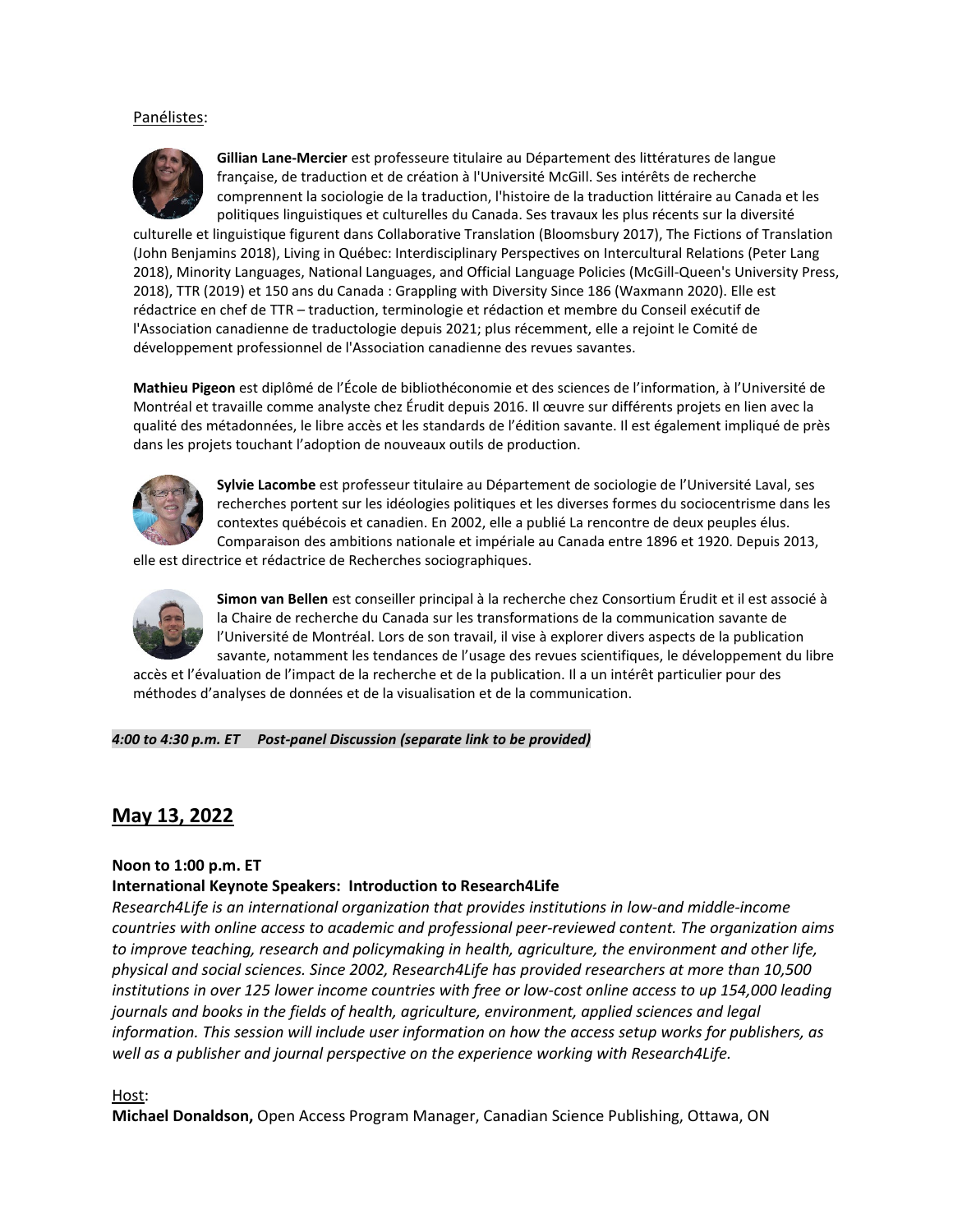### Panelists:



**Sandra Shaw** is the Editorial and Production Manager for Journals at the University of Toronto Press. Sandra has over 20 years of experience working in Canadian publishing, with a background in legal and scholarly publishing. At the University of Toronto Press, Sandra's team is responsible for the publication of 45+ journals, covering a variety of subjects, including history, theatre,

literature, science and education. Sandra is a member of the Association of University Presses Journals Committee and the University of Toronto Press Diversity, Equity and Inclusion Task Force.



**Kimberly Parker** is the Hinari Programme Manager at the World Health Organization where she coordinates the Hinari Access to Research in Health programme. Kimberly worked for 18 years at the Yale University Library on science, medical, and electronic publishing issues of librarianship before moving to the World Health Organization in 2008. The biggest challenge and reward in her

role is keeping a far-flung partnership dynamic and vibrant at the beginning of its third decade of engagement as the world of scholarly publishing continues evolving at a rapid pace. Kimberly benefits from the many connections in the far-flung Research4Life partnership, making friends in all sectors of the world-wide information community.



**Abdelkerim Belhommania** has extensive work experience at two leading and pioneering universities in Morocco, Al Akhawayn University in Ifrane and as Library Manager at Mohammed VI University of Health Sciences, Casablanca, Morocco. His current career interests are digital library development and research intelligence. He works closely with Mohammed VI University of

Health Sciences stakeholders to populate the university library with authoritative world-class electronic journals, books, and educational platforms, in addition to a premium digital newsstand covering international newspapers and magazines. Outreach activities cover, but not limited to, concluding partnerships with key scientific publishers to accommodate for the constantly evolving learning and research needs, setting-up and managing a university press UM6SS EDITIONS, organizing tailor-made library information literacy workshops on top tier scholarly e-resources, including the state-of-the-art discovery tools: Web of Science, Scopus, PubMed, Summon, and Dimensions. He is proud to be part of Research4Life and to contribute to its mission.

*1:00 to 1:30 p.m. ET Post-panel Discussion (separate link to be provided)*

## **1:30 to 2:30 p.m. ET**

## **Funding Models: Strategies for journals operating in an open access environment**

*Participants will address different funding models: accessing funds from federal granting agencies such as SSHRC's Aid to Scholarly Journals; Érudit and the Canadian Research Knowledge Network's Partnership for Open Access, an innovative collaboration between university libraries and scholarly journals generating financial support in an equitable and sustainable open access environment; and surviving on subscriptions while maintaining both independence and association with a scholarly society.*

#### Host:

**Odile Cisneros,** Associate Professor and Editor in chief, Revista Canadiense de Estudios Hispánicos (RCEH), Department of Modern Languages and Cultural Studies/Program in Comparative Literature, University of Alberta, Edmonton, AB

#### Panelists:



**Dina Guth** is Acting Manager in the Research Grants Portfolio at the Social Sciences and Humanities Research Council (SSHRC). She is responsible for the delivery of the Aid to Scholarly Journals funding opportunity, and the Awards to Scholarly Publications Program. She is also part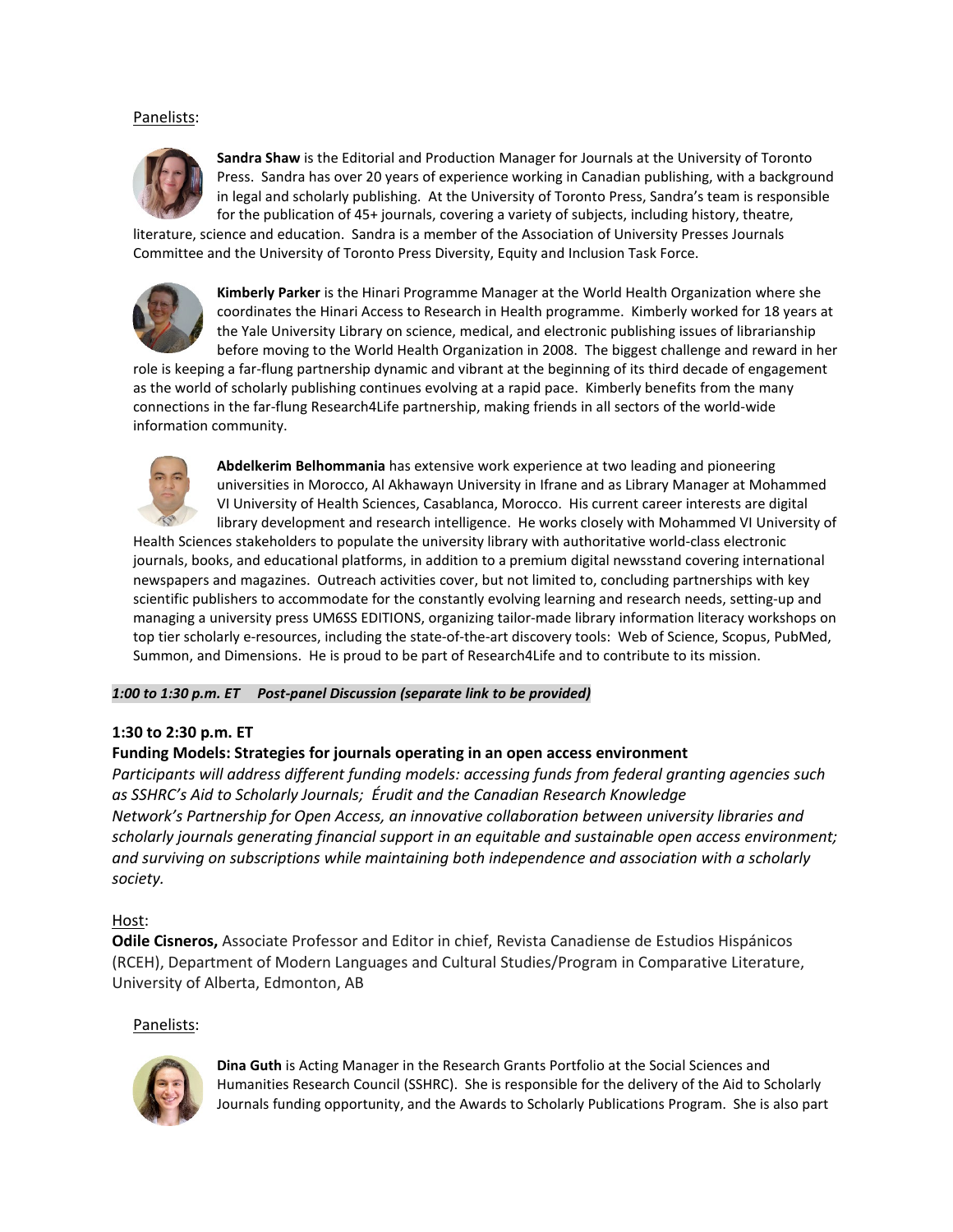of the management team delivering the flagship Insight Grants and Insight Development Grants funding opportunities.

**Lorraine Markotic** is a Professor in the Department of Philosophy at the University of Calgary. She is Editor-inchief of *Symposium: Canadian Journal of Continental Philosophy / Revue canadienne de philosophie continentale*.



**Jessica Clark** is the Project Coordinator of Coalition Publica, a partnership between Érudit and the Public Knowledge Project to advance research dissemination and digital scholarly publishing in Canada. While her current work focuses on journal publishing, her background is in scholarly book publishing, with previous positions at the Awards to Scholarly Publications Program (ASPP)

and the University of Ottawa Press. Open access has been a common aspect of all her professional work to date.

#### *2:30 to 3:00 p.m. ET Post-panel Discussion (separate link to be provided)*

## **3:00 to 4:00 p.m. ET**

### **Introduction to Scholarly Editing**

*The role of a scholarly editor is a complex one. Scholarly editors are tasked with not only ensuring the integrity and quality of the work published in their journal but are also responsible for determining journal scope, content commissioning, maintaining a steady paper flow, and coordinating peer-review. In many cases, scholarly editors are also involved with copyediting and managing aspects of journal production and dissemination, among other tasks. The role of the scholarly editor is constantly evolving, and with so many nuances to the role, there are endless opportunities to learn and grow. In this session, a panel of senior and student editors will come together to share their experiences with their roles in an effort to help both new and veteran editors navigate the complexities of scholarly editing.* 

#### Host:

**Leanne Coughlin,** Managing Editor, BC Studies, University of British Columbia, BC

#### Panelists:



**Irene Sywenky** is an Associate Professor of Comparative Literature and Associate Chair Graduate in the Department of Modern Languages and Cultural Studies, University of Alberta. She has published on postcolonial and post-imperial cultural spaces in Central and Eastern Europe; border identities and border cultures; memory; cultural translation; urban spaces; ecofictions. She has co-

edited critical collections and special journal issues and her articles appeared in edited volumes and international journals. She has been Editor of the *Canadian Review of Comparative Literature / Revue Canadienne de Littérature Comparée* since 2015.



**Nadiya Zuk** is an undergraduate student from the University of Alberta completing a combined BSc/BEd program. She is an editor at Spectrum, an interdisciplinary student-run journal supported by the University of Alberta's Undergraduate Research Initiative and the Library Publishing Program. <https://spectrumjournal.ca/index.php/spectrum/index>



**Shelby Haber** is a Master's student in McGill University's Department of English. Her research areas include literary modernism and the representation of Catholicism in literature. Her most recent project is a YouTube channel on which she shares conversations with fans of James Joyce (https://www.youtube.com/channel/UCQppxg\_ZaySEMiResJ WMyig).

Her introduction to scholarly editing was as an editor at one of the University of Alberta's interdisciplinary undergraduate journals, Spectrum [\(https://spectrumjournal.ca/index.php/spectrum\)](https://spectrumjournal.ca/index.php/spectrum). She is the founding